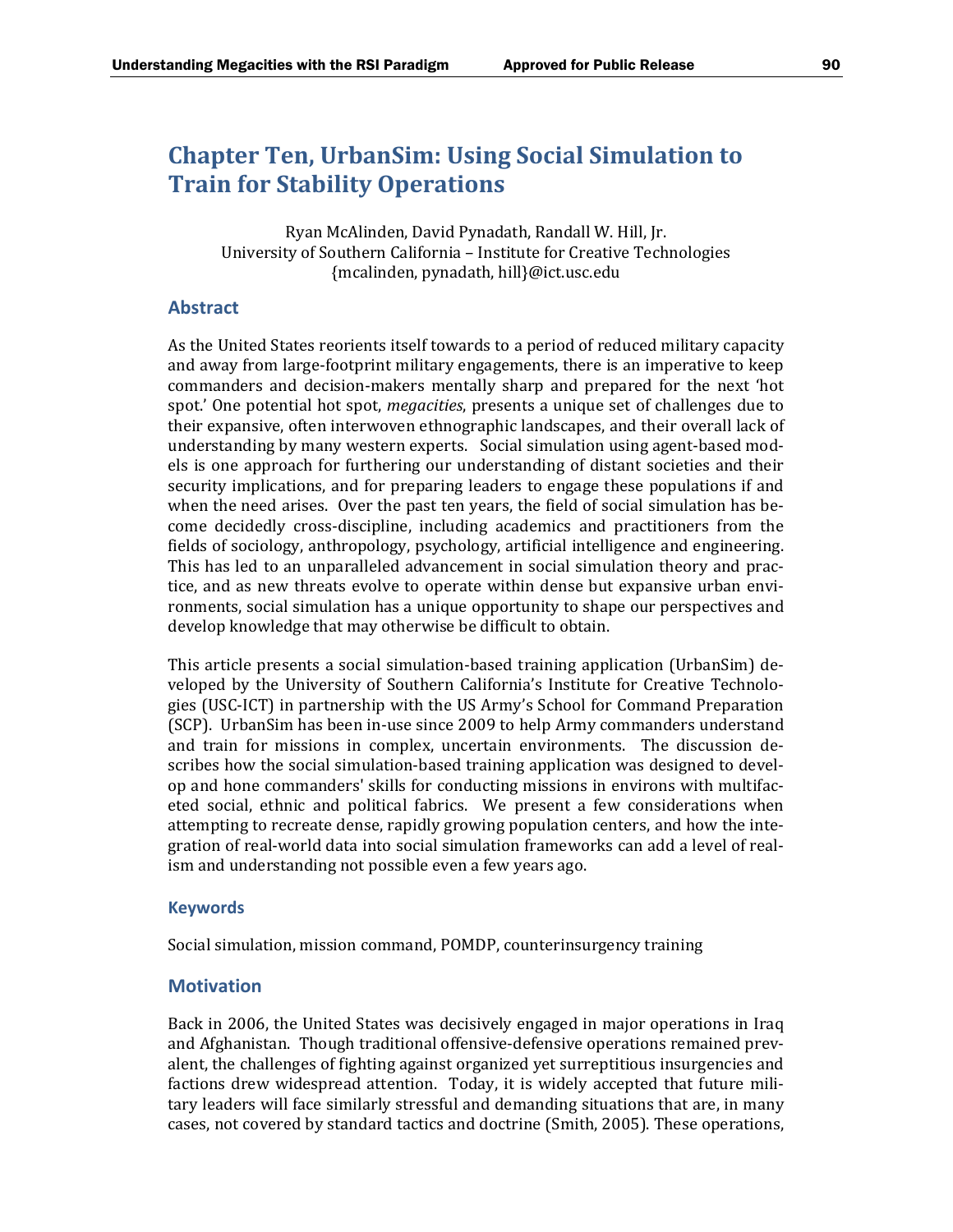which combine both lethal and non-lethal aspects of warfare, have been referred to as "armed social work," in which military forces attempt to "redress basic social and political problems while being shot at" (Kilcullen, 2006). The overarching challenge is to develop leaders who possess adaptive expertise and function effectively in complex environments, and to prepare them for novel situations unlike any they may have experienced in the past.

The School for Command Preparation (SCP) at Ft. Leavenworth is the primary Army institution for preparing newly-selected Battalion Commanders for all types of missions, including those centered on protecting and empowering indigenous populations who may be experiencing national security threats of their own. The school has an imperative to ensure their curriculum is updated with topics and material that best positions commanders for success once downrange. To address this challenge back in 2009, USC-ICT, in partnership with SCP, Army Research Laboratory (Human Research and Engineering Directorate and the Simulation and Training Technology Center), and Army Research Institute, developed an instructional software suite for military commanders and their staffs to practice directing and coordinating operations with a "stability-focused" component. The UrbanSim Learning Package (or UrbanSim for short) focuses predominantly, but not exclusively, on military operations in support of the local citizenry and government that take place after primary offensive and defensive efforts have concluded. Applying the principles from Guided Experiential Learning (GEL) (Clark, 2004), UrbanSim was designed, developed, and deployed with a strong pedagogical focus. The resulting learning objectives called for a complex, dynamic, yet highly realistic simulated environment, which brought about the need to employ agent-based research technologies and transition them to software that would eventually be used in a classroom setting.

## **Mission Command & UrbanSim**

The foundations for commanding in the Army are framed around the precepts of mission command (MC): Understand, Visualize, Describe, Direct, Lead and Assess. A seminal precept of MC requires the commander to blend the art of command and the science of control, focusing on the human dimension of military operations as opposed to technological solutions. A toolkit of commander competencies helps to feed core fundamentals, including MC domain knowledge, communication, decisionmaking, adaptability, self-awareness and self-assessment. These competencies cannot be learned solely out of a book or as a set of rules. Instead they require practical, tacit skills which typically are developed through experience, time, and with the help of feedback from mentors, superiors, peers and subordinates.

The UrbanSim training package specifically targets the need for practicing these skills and techniques. The application targets trainees' abilities to maintain situational awareness, anticipate second and third order effects of actions and adapt their strategies in the face of difficult situations. It allows commanders and their staffs to develop skills in executing the "art of mission command" in counterinsurgency (COIN) or stability operations environments. The application includes two components:  $(1)$  a self-paced Primer; and  $(2)$  a computer game-based practice environment;. The training exercise typically takes one full day to execute. It may either be conducted individually in a classroom setting with a lead instructor (as is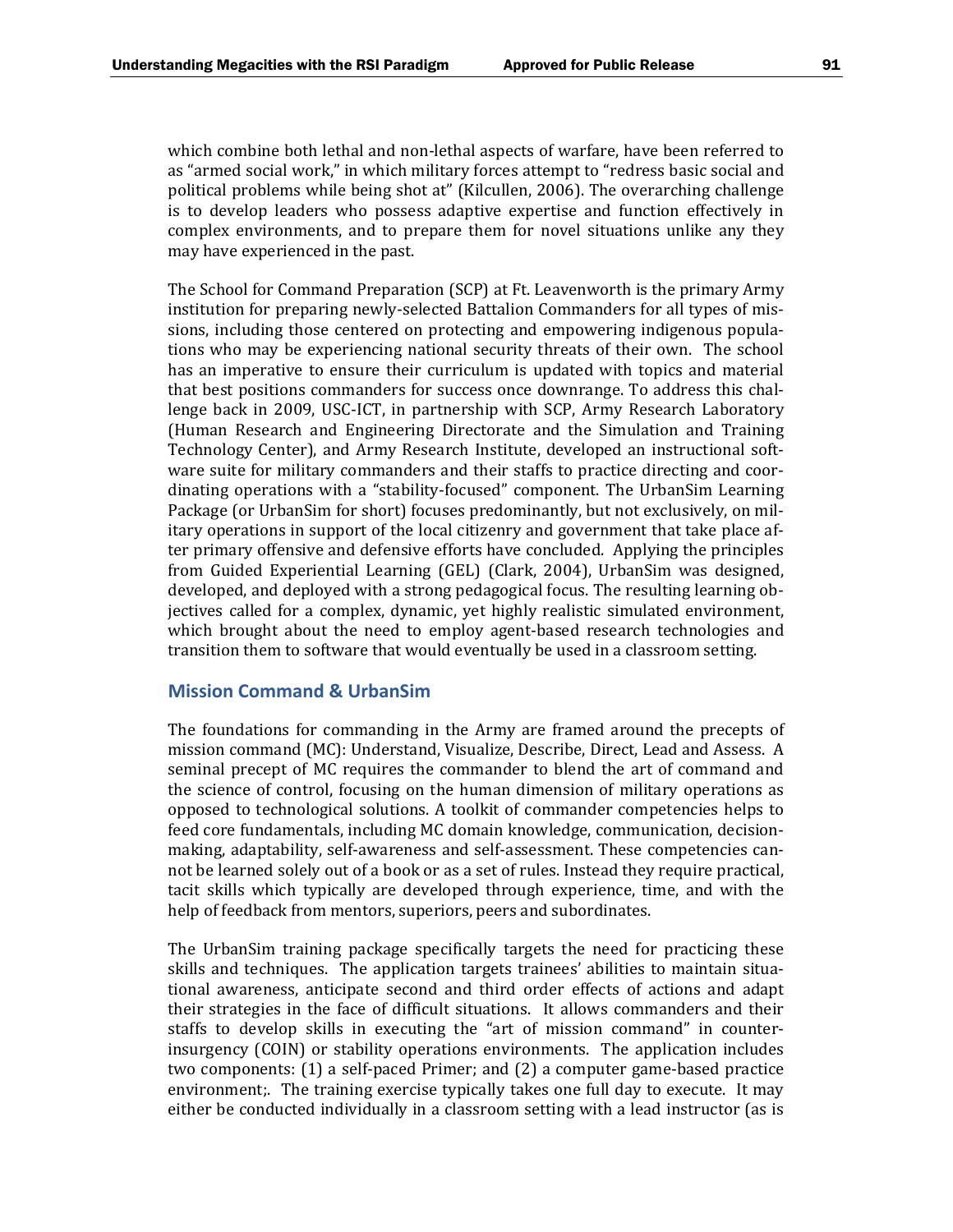done at SCP), or in a Staff Exercise with different players assuming the roles of a Battalion Staff (BN CDR, S2, S3).

UrbanSim adheres to the GEL model by providing learners with a complete cognitive foundation required to conduct complex, dynamic operations ranging from high OPTEMPO, highly kinetic and security-focused, to lower-profile, governance or development-focused missions. The terminal learning objectives (TLOs) of the experience include:

- 1. Achieve and maintain situational awareness and understanding in a complex environment
- 2. Balance offense, defense and stability. Understand the role of intelligence and reconnaissance security / raids
- 3. Anticipate 2nd/3rd order effects of decisions; tactical effects with strategic con‐ sequences
- 4. Reinforce doctrinal principles of "Shape, Clear, Hold, Build"

These TLOs are exercised through various stages in the application, discussed in detail below. The enabling learning objectives (ELOs) are core MC topics that, when exercised at various phases of the game, help satisfy the TLOs. ELOs for UrbanSim include: 

- 1. *Mission Overview* understanding and interpreting higher‐headquarters (HQ) intent; higher-HQ lines of effort (LOEs); and higher-HQ information requirements (CCIR)
- 2. *Mission Analysis* understanding the landscape in the area of operations (AO) (e.g. political, economic and military networks, key individuals, organizations and groups)
- 3. *Mission Plan* being able to author a tractable, realistic commanders intent, formulating and monitoring LOEs, CCIRs and measures of effectiveness (MOE)
- 4. *Mission Execution* directing action of subordinate units in support of a desired end state
- 5. *Mission Assessment* being able to self‐assess performance along the LOEs and MOEs over time

The UrbanSim application has been used to train Soldiers in a variety of institutional settings to include SCP's Tactical Commanders Development Program (TCDP); vari-

ous Captains' Career Courses; the Engineer Basic Officer Leadership Course; and the AMEDD Senior Leaders Course at Joint Base San Antonio. UrbanSim has been used successfully to stimulate battalion-level, battle staff exercises and to stimulate training for Company Intel Support Teams (CoIST) for Active and National Guard units at Ft. Hood, the Joint Maneuver Training Center (JMTC), and the California Na-

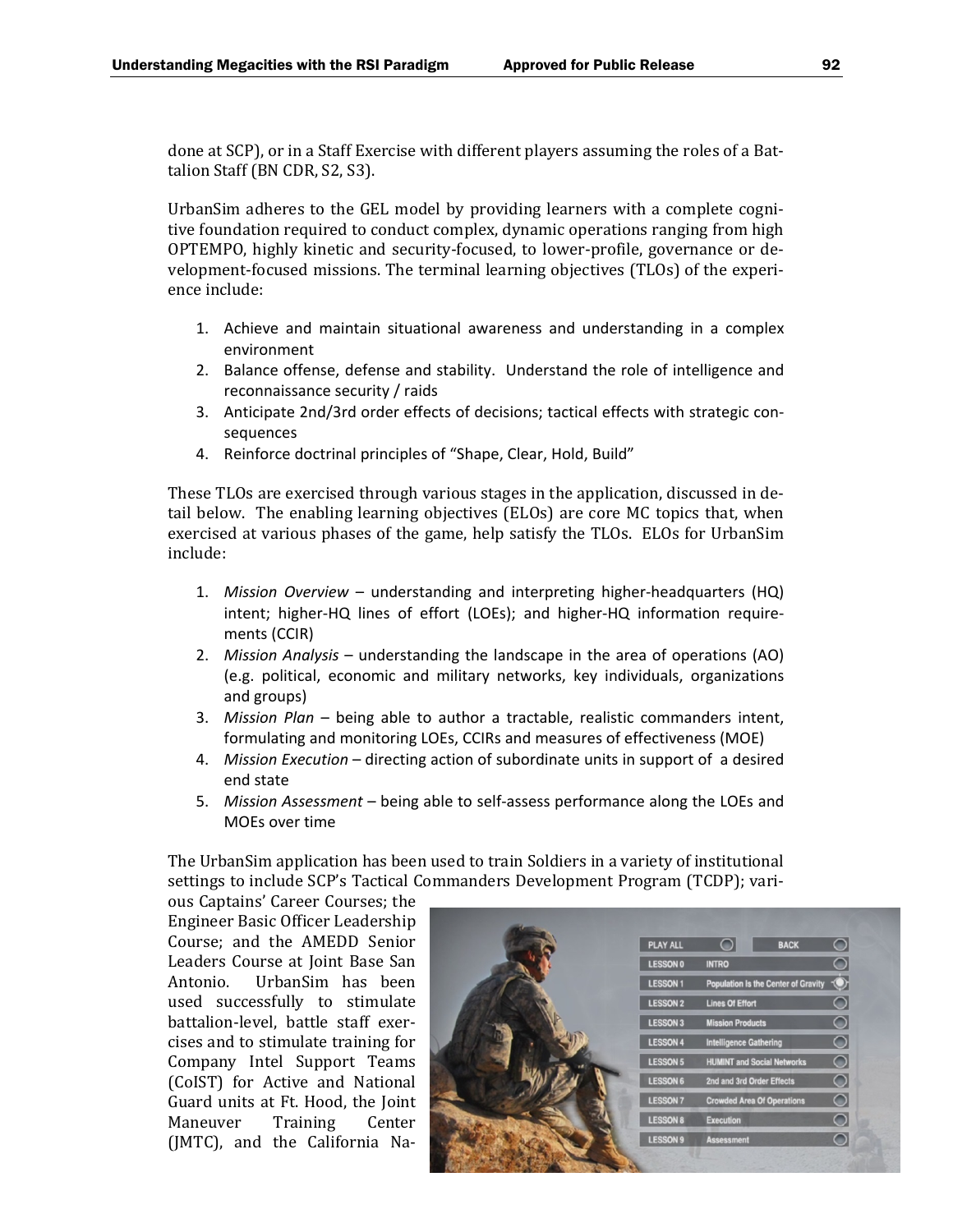tional Guard. The training package was transitioned from the R&D community to the Army Games for Training (AGFT) Program in November 2011 and is available for distribution Army-wide via the Army's MilGaming web portal. UrbanSim also transitioned to the Army Low-Overhead Training Toolkit (ALOTT) Program in December 2011 and was fielded at Joint Base Lewis/McChord in June 2012 as part of the ALOTT New Equipment Training (NET) program.

#### **The Primer**

The first component of the experience, the UrbanSim Primer, provides the requisite conceptual and task knowledge required for the learner to lead a full-scale stability operation, from analyzing background information via target folders and intelligence briefings, to coordinating the actions that are carried out in support of achieving a desired end state. Taking the form of an interactive tutorial, the UrbanSim Primer is divided into nine lessons, each of which contain a narrative, interview segments from former Commanders, and assorted practice exercises as a means of demonstrating specific tasks to the learner. Taking approximately one to two hours to complete, the self-paced Primer prepares the learner for the second application, the more complex UrbanSim Practice Environment.

#### **Practice Environment**

The UrbanSim Practice Environment is a game-based tool that allows a learner to

*plan, prepare, execute*, and *assess* a full stability operation. Similar to a turn-based strategy game (such as Civilization or Age of Empires), the learner directs subordinate units in the game to take action with and against agents (i.e. non-player characters, NPCs) in a virtual environment, and attempts to successfully complete a mission using the products/strategies learned in the UrbanSim Primer and in the classroom. Actions in the game are taken against key individuals, groups, and structures in an area of operation (AOR) with the intent of reaching the desired end state. Each turncycle in the game represents one day in simulation time, though actions can take multiple turns (i.e., days), and can be interrupted if conditions in the world do not allow the action to complete  $(e.g.,)$ money runs out to construct a school). Upon completion of a scenario, the learner is brought to a debrief phase where a summary of the mission is presented for the learner to evaluate their progress. 

The game is driven by an underlying socio-cultural behavior model, coupled with a novel story engine that injects events and situations based on real-world experiences of former commanders. It also includes an intelligent tutoring system, which provides guidance to trainees during execution, as well as after action review capabilities. 

The fundamental scoring mechanism of the game (i.e., how well the player does) is via the LOEs. There are six primary LOEs: Civil Security, Governance, Host Nation Security Forces (HNSF), Essen-





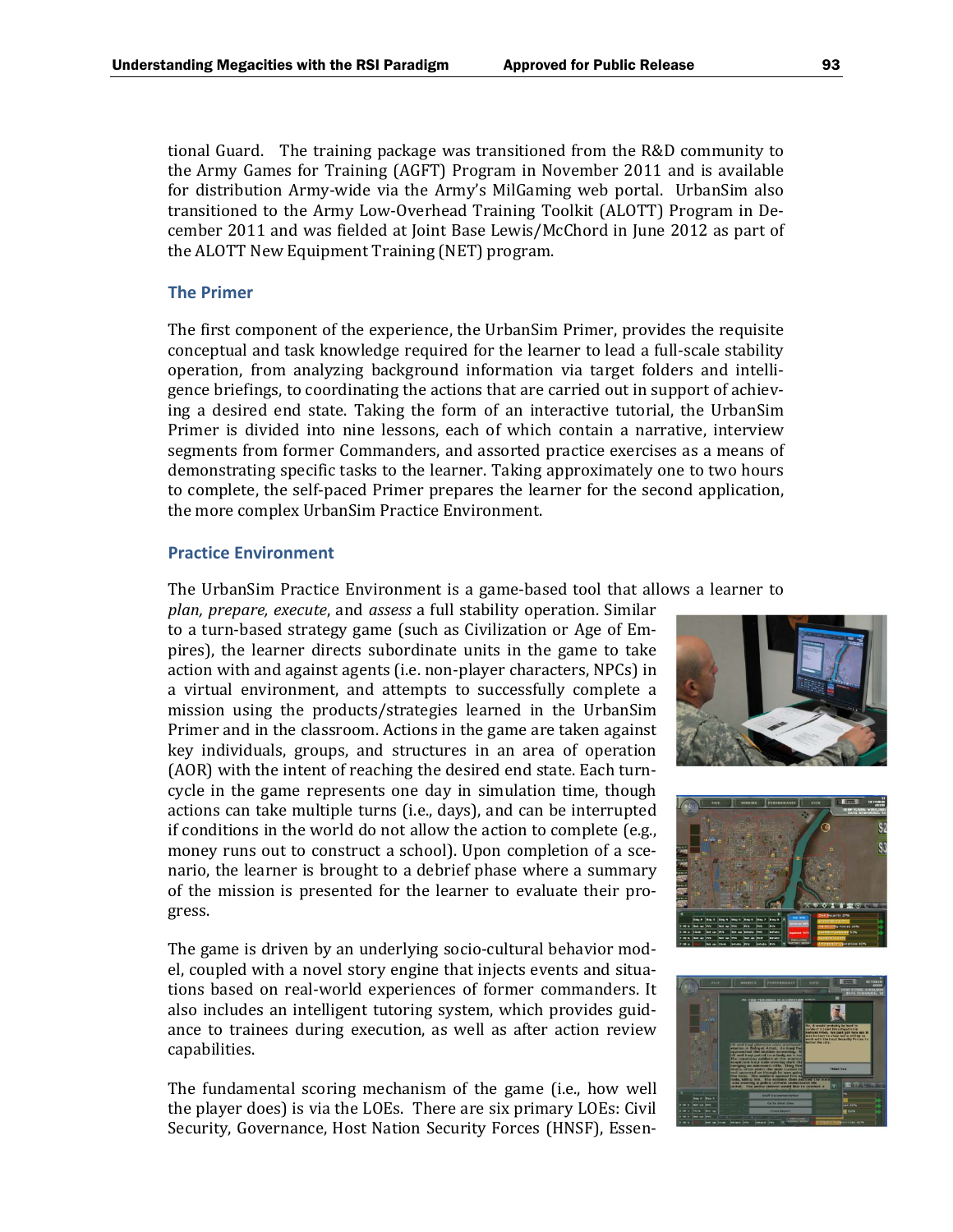tial Services, Information Operations and Economics. Every action in the game has associated effects, both first and second-order, on one or more lines of effort. The value of the LOEs changes over the course of the game and at the end of the scenario are summarized for the player to see where their focus areas were (security, governing, developing), and whether they were aligned their desired end state. These LOEs, as well as all other secondary scoring values in the game (MOEs, CCIRs, etc), are determined by the underlying behavior model, described below.

### **UrbanSim's Social Model**

The technical challenge of any game or simulation AI is that it must be both expressive but application friendly. Having a multi-tiered, self-organized and self-steering behavior system may in theory be realistic and desirable, but can quickly become intractable either in terms of performance or usability. Therefore one must carefully determine what the requirements are for any behavior system driving an underlying experience. For UrbanSim, this meant balancing expressivity and realism of the model with authorability of scenarios. To accomplish this, UrbanSim uses two separate but coupled AI technologies: PsychSim and the Story Engine. The integration of these technologies is via UrbanSim's system architecture, which follows a data-driven distribution model where AI components work together in a synchronous cycle. Each cycle begins when a learner specifies a set of actions to be executed by subordinate units for the given turn. These actions are then sent to an intelligent tutoring system for evaluation, which may initiate a question-answer tutoring dialogue with the learner. Once this dialogue is complete, the learner commits the actions and the simulation cycle is executed and repeated.

#### **PsychSim**

PsychSim is a multi-agent system developed by the University of Southern California (USC) that models beliefs about others to affect behavior of simulation entities. It is a framework for social modeling and simulation that has been used in a range of domains from analysis and planning to basic research on human behavior (Wang et al, 2012). In UrbanSim, entities are modeled using PsychSim and can represent both key individuals and aggregate-level features such as organizations, tribes, geographic regions or structures. The decision to aggregate was due to performance and the objectives of the trainer.



UrbanSim is not a mission rehearsal tool, nor was it needed to include an accurate, validated social simulation. Instead, it is intended to teach critical thinking skills in commanders in environs that are representative of where they might eventually deploy. Though in some cases this may require a highly-detailed, realistic model down to the individual level, for the purposes of this trainer that requirement was never specified. 

The PsychSim architecture is rooted in the Theory of Mind (ToM) principle. ToM is the ability to attribute [mental] states to oneself and others, and to understand that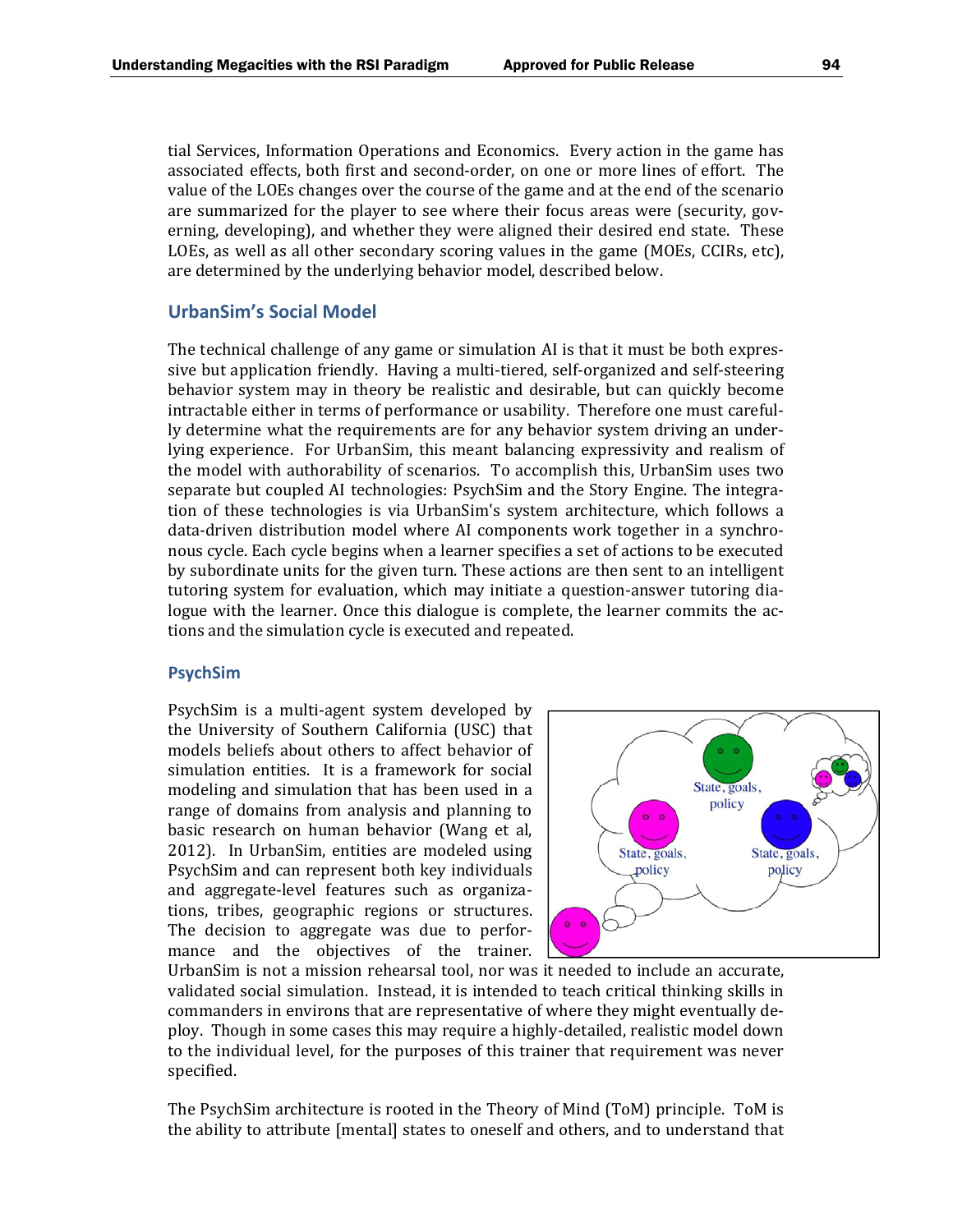others have beliefs, desires and intentions that are different from one's own (Premack, 1978). In PsychSim this refers to agents that have subjective perspectives on others, and are able to potentially predicts others' actions/reactions, but also be able choose actions for themselves that will change the beliefs of others. Agents also have the ability to communicate, distort and hide information to influence others. In addition to ToM, decision-theoretic reasoning plays a pivotal part in PsychSim. This reasoning states that agents are free to pursue their own goals based on their values and beliefs. Often agents are presented with conflicting goals, or choices that must be made under uncertainty. In both cases, the agents will weigh the tradeoffs and make the best decision given the situation.

To do so, each agent generates its beliefs and behavior by solving a partially observable Markov decision process (POMDP). A POMDP consists of *state, actions, transi tion, observations,* and *reward*. The *state* of a POMDP in UrbanSim represents various features of the different entities (e.g., a structure's capacity, a group's military power, a person's political support), each a real-valued number from  $-1$  to 1 (e.g., 1) means that the structure is functioning at 100% of capacity). The *actions* are the choices available to each agent  $(e.g., repair a structure vs. part of a neighborhood)$ , and the *transition* represents the effects of these different choices on the state. The *observations* capture the probability that certain states and actions are hidden from certain agents. The *reward* function represents what each agent seeks to achieve in the world (e.g., maximizing its own security, minimizing an enemy's military power). 

Given a set of such POMDP models for the entities in the scenario, each corresponding PsychSim agent can use standard algorithms to compute its best course of action (Kaelbling, 1998). These algorithms operate by projecting the effects of candidate actions into the future, aggregating the reward resulting from those effects (as well as the effects of the anticipated responses by the other entities), and selecting the action with the highest expected reward.

In UrbanSim, the POMDP models of the underlying 'society' were created by nontechnical subject-matter experts (SMEs) specializing in Iraqi and Afghan cultures. The baseline UrbanSim scenario, al 'Hamra, contains 92 non-player agents. This decomposes to over 1400 features and another 4700 possible actions. This quickly grows exponentially to almost  $450,000$  possible effects of actions. In any given turn, there are approximately 1000 different actions that the player can choose from, and 1100 possible responses for the agents.

One of the core features of PsychSim, and key to several of the learning objectives of the game, is the ability to generate causality chains of actors to capture both intended and unintended effects of agent actions. Many AIs in games and simulations cover *who, what, where* and *when* quite well. However the *why* (which elicits causality) has proven allusive due to the complexity of modeling human cognitive function in the minds of non-player characters. For entertainment game AI this rarely poses a problem. NPCs are often tactical in their behavior and do not require elaborate decision-making capability to execute actions like selecting their weapon, moving to contact, and even basic formation control. However for social simulation-based training applications, agents represent individuals and groups in a society with myriad beliefs, desires and intentions that must work together to produce coordinated,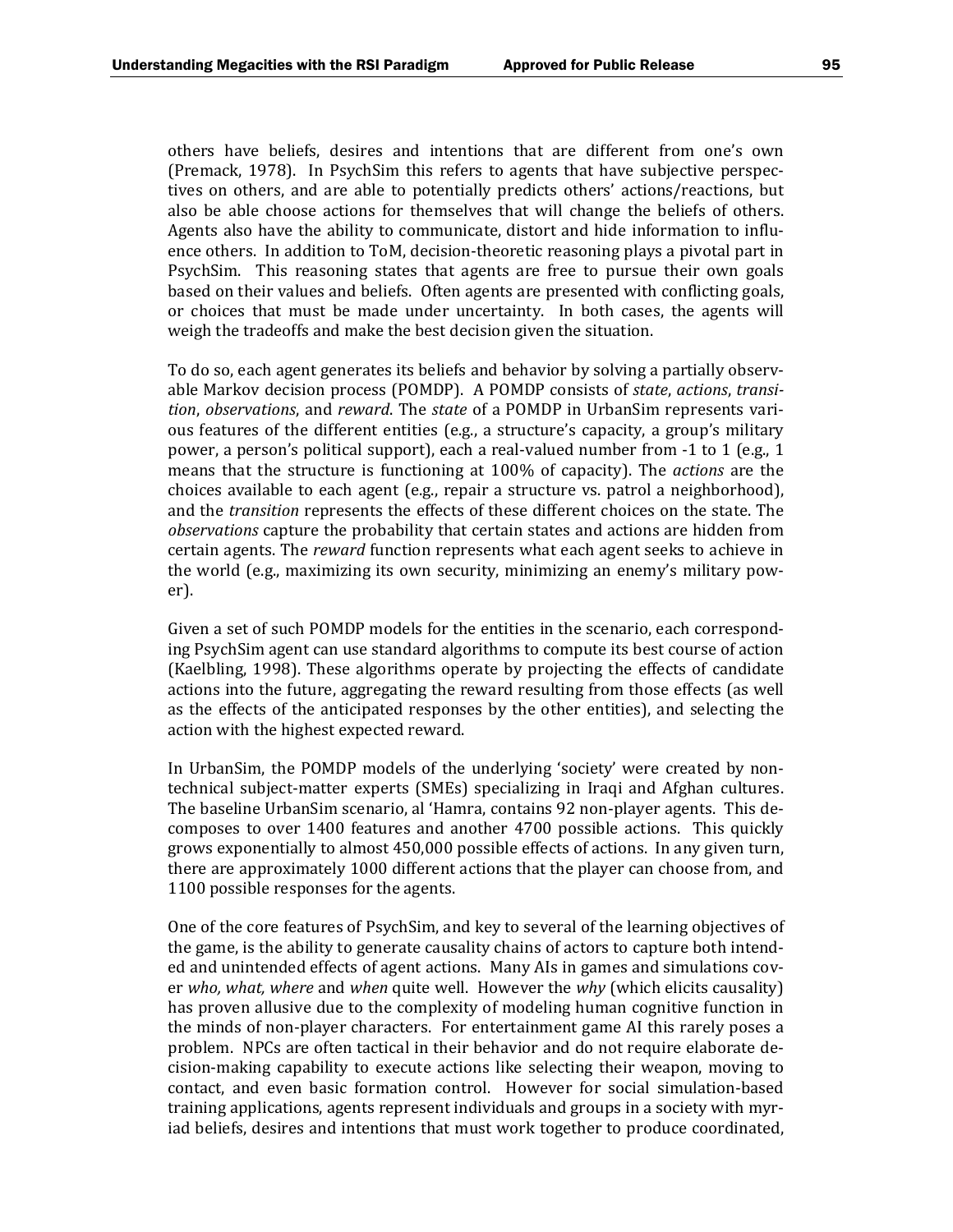plausible action. Moreover, these actions must have meaningful effects that can be described to the user in a way that adds training value. In UrbanSim, this is accomplished through causality chains. Causality chains help establish concrete linkages between an agent's actions and their effects, and if the linkages extend multiple turns and are part of a fully connected societal graph, it allows us to address issues related to first-order, second-order and third-order effects.

#### **Story Engine**

Even with a tight control over authoring in terms of the available actions to PsychSim agents and their goal structure, the scale and scope quickly becomes difficult to manage. Though agents were taking actions that were plausible and contributed towards the pedagogical experience of the application, there were specific instances that project SMEs (former commanders) wanted to highlight to students as they played through the experience. This was difficult to force with a complex multi-agent system, and eventually led to the development of the Story Engine. The Story Engine was specifically designed for instructors and SMEs to incorporate realworld events and situations in the game. These events could be strung together to form stories that would play out over multiple turns.

The Story Engine uses as input variable states from PsychSim agents. The figure below presents an example where PsychSim agents took action to kill an Iraqi police officer. The event checks for when this condition occurs and then launches a storyline that involves conducting an investigation and working alongside the police chief to determine what happened. These events were authored to always occur, regardless of what  $action(s)$  the users or agents in the game take. The Story Engine is intended to convey key teaching points related to the learning objectives of the game.



Figure 22: PsychSim Example

AI technolo‐ gies to drive UrbanSim has allowed scenario authors and instructors to tailor the experience for certain audience types. In cases where UrbanSim was used to train operational commanders during Staff

Exercises, the heavy reliance on story events derived from similar real-world situations they might encounter was important in helping them and their staff prepare for conditions downrange. In cases where classroom instructors were simply covering the basics of MC with no specific operation or region in-mind, the diversity and richness of the multi-agent system was sufficient for students to gain an under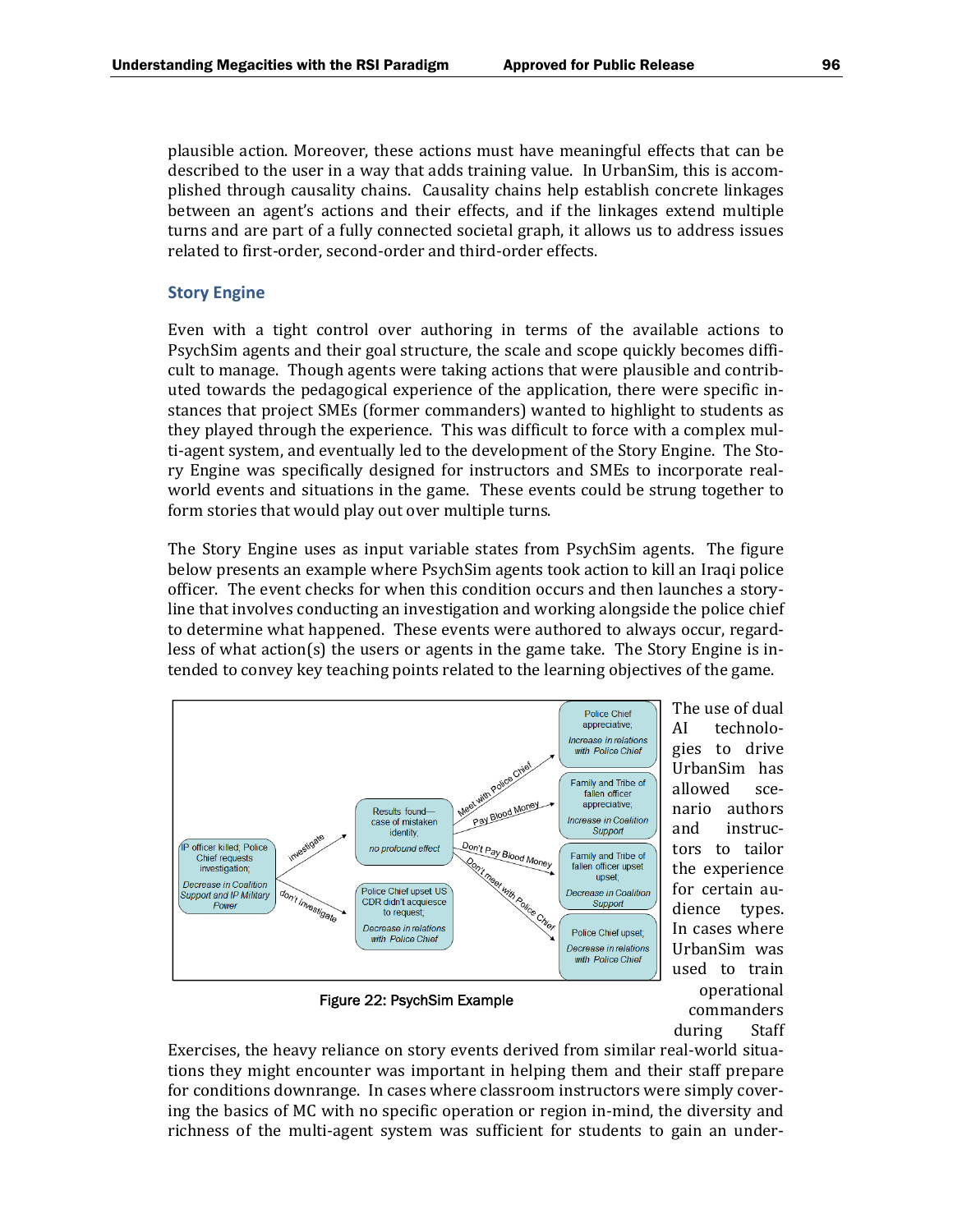standing of the complexities of the environments in which they may find themselves in one day.

## **Way Ahead**

The strategic trajectory of the United States in terms of military engagements remains uncertain. It will obviously be influenced by geopolitical currents that we may or may not have influence over. TRADOC contends that the strategic environment will be "characterized by multiple actors, adaptive threats, chaotic conditions, and advanced-technology-enabled actors seeking to dominate the information environment. The Army must be operationally adaptive to defeat these complex challenges and adversaries operating within this environment" (Operational Environments to 2028, 2012). The National Intelligence Council outlines four potential worlds in 2030, influenced by 'megatrends:' individual empowerment; the diffusion of power; demographic patterns dividing the world into zones of population growth and others with stable or even declining populations; and a food/water/energy nexus that will lead to increasing competition for these commodities in places (Global Trends 2030, 2013). 

- 1. "Stalled Engines" (a worst case scenario in which the United States draws in‐ ward, globalization stalls, and the risks of interstate conflict increase);
- 2. "Fusion" (the most plausible best-case scenario in which the United States and China collaborate on a number of issues leading to broader global cooperation);
- 3. "Genie-Out-of-the-Bottle" (inequalities within and between nations explode and the United States no longer manages world order); and,
- 4. "Nonstate World" (driven by new technologies, nonstate actors surpass states in confronting global challenges).

As Metz points out in the Strategic Landpower Task Force Report (2013), the most likely opponents of the US military are hybrid compositions of militaries and nonmilitary entities, or 'evolved irregular threats' (Flynn, 2011). They will be highly complex, adapt rapidly, rely on asymmetric methods, and often operate in congested urban areas.

As training and technology continue to evolve alongside emerging threats from this futurescape, one important capability is being able to accurately model the social environments in which we may find ourselves. Though social simulation has morphed significantly since the days of the Von Neumann machine and Conway's Game of Life, investment must continue from a cross-section of disciplines (sociology, psychology, anthropology, computer science) to make social simulations a mainstay in future training solutions. Additionally, with the influx of big data from all corners of the globe via social media, there is a unique opportunity to incorporate it into our modeling approaches. For example, combining data mining with social media analysis techniques, we could adjust non-player agents to make choices based on specific locations: Dhaka and Cairo might have very different responses probabilities to the same situation. Not only has social media been shown to instrument change in the real world (Casilli & Tubaro, 2012), it provides the social simulation community with a valid and useful tool for developing and tuning their models. Research in this space remains scant, though as this data becomes more available and researchers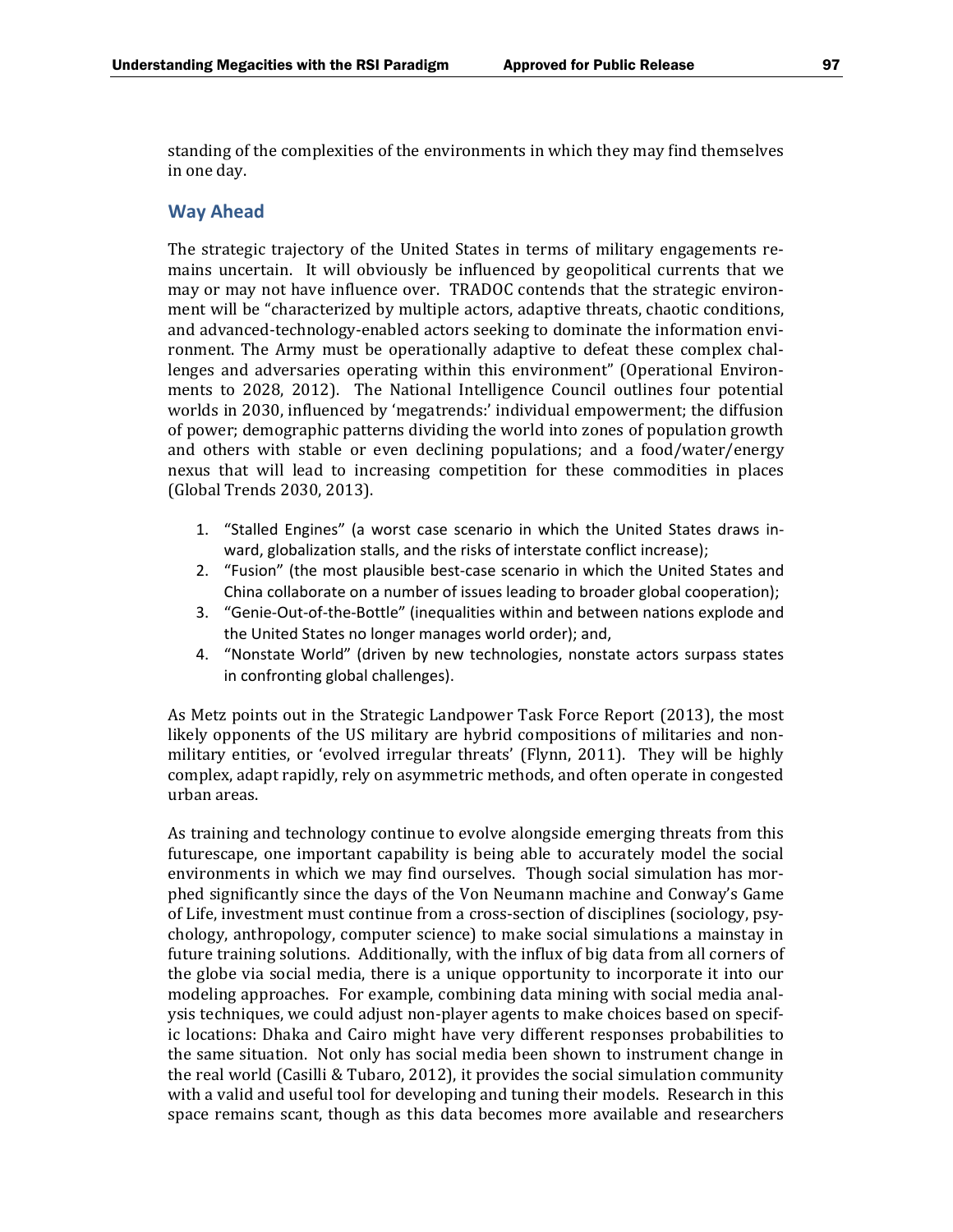| <b>FASTEST GROWING MEGACITIES IN THE WORLD</b><br>(Urban Areas with more than 10 million residents) |            |                  |                        |                    |  |  |  |  |  |
|-----------------------------------------------------------------------------------------------------|------------|------------------|------------------------|--------------------|--|--|--|--|--|
| Rank                                                                                                | Geography  | Urban Area       | Population<br>Estimate | GROWTH<br>(Decade) |  |  |  |  |  |
| 1                                                                                                   | Pakistan   | Karachi          | 20.877.000             | 80.5%              |  |  |  |  |  |
| 2                                                                                                   | China      | Shenzhen         | 12,506,000             | 56.1%              |  |  |  |  |  |
| 3                                                                                                   | Nigeria    | Lagos            | 12.090.000             | 48.2%              |  |  |  |  |  |
| 4                                                                                                   | China      | Beijing, BJ      | 18.241.000             | 47.6%              |  |  |  |  |  |
| 5                                                                                                   | Thailand   | Bangkok          | 14.544.000             | 45.2%              |  |  |  |  |  |
| 6                                                                                                   | Bangladesh | Dhaka            | 14.399.000             | 45.2%              |  |  |  |  |  |
| 7                                                                                                   | China      | Guangzhou-Foshan | 17.681.000             | 43.0%              |  |  |  |  |  |
| 8                                                                                                   | China      | Shanghai         | 21.766.000             | 40.1%              |  |  |  |  |  |
| 9                                                                                                   | India      | Delhi            | 22.826.000             | 39.2%              |  |  |  |  |  |
| 10                                                                                                  | Indonesia  | Jakarta          | 26,746,000             | 34.6%              |  |  |  |  |  |

understand its utility (and limitations), we can expect it to be a core foundation of social simulations in the future.

|  |  |  | Figure 23: Top Ten Fastest Growing Megacities |
|--|--|--|-----------------------------------------------|
|  |  |  |                                               |
|  |  |  |                                               |

As highlighted in (Kotkin & Cox, 2013), of the top 10 fastestgrowing megacities in the world, all are either in Asia or Africa. 10year growth in these areas is between 35 and 81%, yet our understanding of these regions remains limited. Obvious cultural and social differences make them unique to study, and combine this with complex and opaque political and economic structures, 

there is a need to find alternative approaches to developing our understanding of these locales. One approach involves using data mining and scrubbing techniques to help a cross-disciplinary team of anthropologists, demographers, social scientists and engineers develop models of populations residing in these areas.

For UrbanSim, work is underway to develop a new set of models and scenarios based on TRADOC's Common Training Scenarios (CTS) framework. The CTS is an expansive set of use cases that cover a variety of operation types from major combat to stability to disaster relief. At its core, CTS attempts to be both broad and deep in its coverage of potentialities. USC-ICT is working alongside social scientists, data miners and military SMEs to develop a stability-focused scenario with a strong nonstate and coalition focus. One difference in the design approach from previous scenarios will be the reliance on social media feeds from the area of interest - in this case Georgia, Armenia, Azerbaijan, Turkey (GAAT) – to seed the modeling of the underlying behavior model. The scenario is scheduled for release in mid-2014.

## **Acknowledgments**

This work was supported by the United States Army Research, Development, and Engineering Command. Statements and opinions expressed in this material are those of the authors and do not necessarily reflect the views of the Government. No endorsement should be inferred.

# **References**

Casilli, A. & Paola T. (2012). Social Media Censorship in Times of Political Unrest: A social simulation experiment on the UK riots, Bulletin of Sociological Methodology, 115 (1).